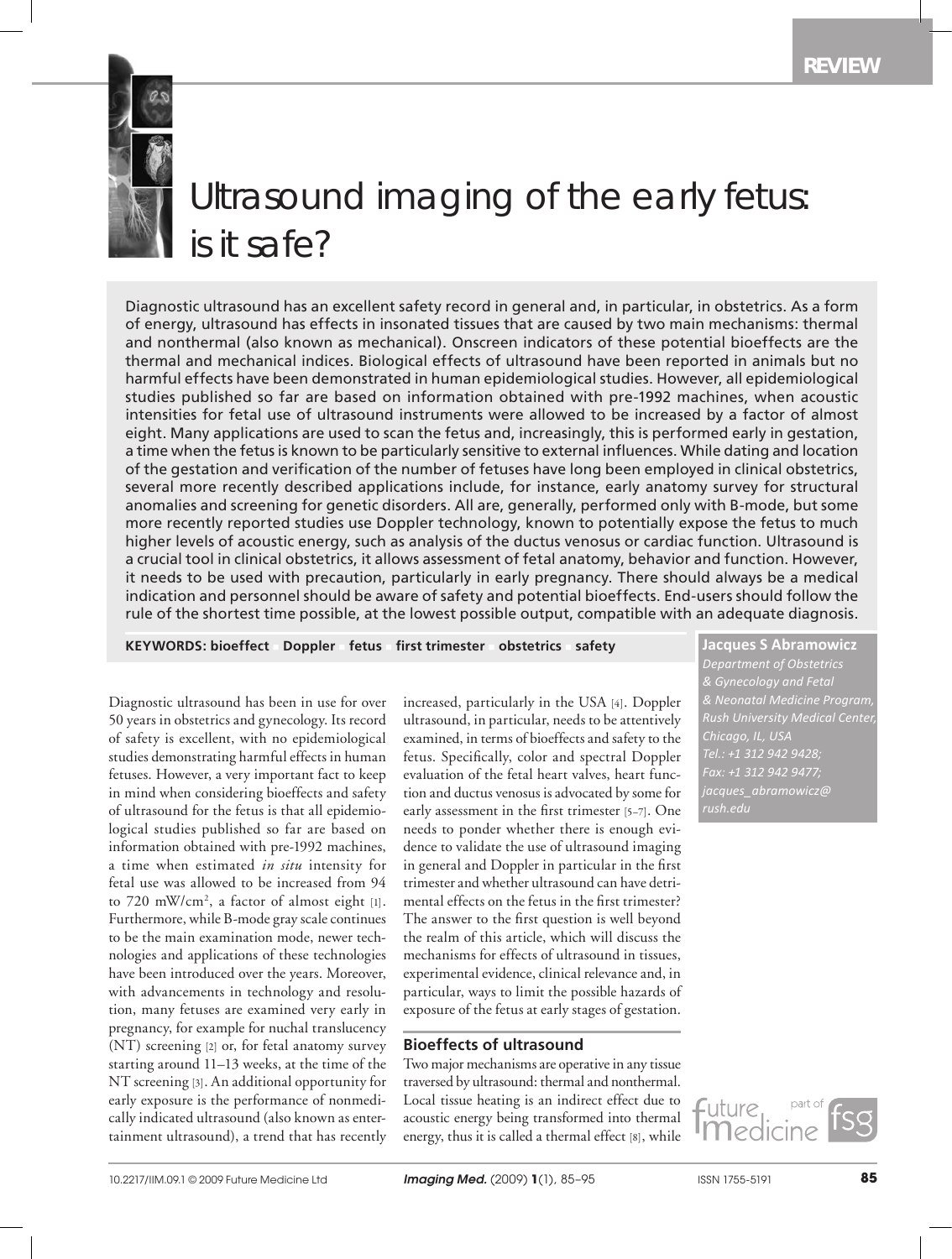nonthermal effects (also known as mechanical) are a direct response, consisting of tissue reaction to altering positive and negative pressure. Mechanical effects also include effects that are not purely mechanical, such as chemical or physical [9,10].

#### ■ Thermal effects

Ultrasound may induce a rise in temperature in insonated tissues. This is important because specific structural abnormalities have been shown to be induced by increased temperature in many animal studies, as well as several controlled human studies [9]. Elevated maternal temperature in early gestation has been associated with a higher than expected incidence of congenital anomalies [11]. Such teratogenic effects do not refer to ultrasound-induced temperature elevation, unless so indicated. Edwards and others have demonstrated that hyperthermia is teratogenic for numerous animal species, including humans [12], and suggested a 1.5°C temperature elevation above the normal value as a universal threshold [13]. This acceptance of a threshold forms the basis for the as low as reasonably achievable (ALARA) principle: keep the exposure as low as possible, for the least amount of time possible, but yet enough to get adequate diagnostic images. It has even been proposed that there may be no thermal threshold for hyperthermia-induced birth defects [14,15]. Any temperature increment for any period of time has some effect, the higher the temperature differential or the longer the temperature increment, the greater the likelihood of producing an effect. Since two accepted facts are that ultrasound has the potential to elevate the temperature of the tissues being scanned [9,16–18] and elevated maternal temperature, whether from illness or exposure to heat, can produce teratologic effects [11,12,15,19–21], the obvious question is whether diagnostic ultrasound can induce a harmful/teratological rise in temperature in the fetus [8,22,23]. Some believe that this temperature rise is, in fact, a major mechanism for ultrasound bioeffects [9,15]. For

prolonged exposures, temperature elevations of up to 5°C have been obtained [22]. Temperature change in insonated tissues depends on the balance between heat production and heat loss. A particular tissue property that strongly influences the amount of heat transported is local perfusion, which very clearly diminishes the risk, if present. It is worth noting here that in early pregnancy, under 6–8 weeks, there appears to be minimal maternal–fetal circulation, that is, minimal fetal perfusion, which may potentially reduce heat dispersion [24]. The lack of perfusion is one reason why the spatial-peak temporal-average intensity  $(I_{\text{SPTA}})$  for ophthalmic applications has been kept very low, in fact, much lower than peripheral vascular, cardiovascular and even obstetric scanning, despite the general increase in acoustic power that was allowed after 1992 **(Table 1)**. There are some similarities in physical characteristics between the early, first-trimester embryo and the eye. Neither is perfused, they can be of similar size and protein is present (in an increasing proportion in the fetus). At approximately weeks 4–5 (throughout this article, as accepted in the obstetrical literature, gestational age is equivalent to menstrual age which is 2 weeks more than fertilization age), the gestational sac is approximately the size of the eye (2.5 cm in diameter), and by week 8, it is approximately 8 cm in diameter. Ultrasound imaging in these early stages of gestation involves 'wholebody' scanning since the fetal size is less than the cross-section of the beam **(Figure 1)**. In addition, there is no or minimal perfusion in very early gestation. Only at about weeks 10–11 does the embryonic circulation actually link up with the maternal circulation [25]. Thus, there may be some underestimation of the actual ultrasound-induced temperature in early gestation, mainly because of the absence of perfusion. The perfusion issue is in addition to modifications of tissue temperature due to ambient maternal and fetal temperatures. Furthermore, motions (even very small) of the examiner's hand as well as the patient's breathing and body movements (in the case of obstetric

| Table 1. Values of $I_{\text{cprA}}$ by modality and year of definition.                                                                     |      |                          |      |
|----------------------------------------------------------------------------------------------------------------------------------------------|------|--------------------------|------|
| <b>Application</b>                                                                                                                           |      | I <sub>SPTA</sub> values |      |
|                                                                                                                                              | 1976 | 1986                     | 1992 |
| Ophthalmic                                                                                                                                   | 17   | 17                       | 17   |
| Fetal imaging                                                                                                                                | 46   | 94                       | 720  |
| Cardiac (adult)                                                                                                                              | 430  | 430                      | 720  |
| Peripheral vascular                                                                                                                          | 720  | 720                      | 720  |
| All data are derated values in mW/cm <sup>2</sup> .<br>I <sub>SPTA</sub> : Spatial-peak temporal-average intensity.<br>Modified from [9,10]. |      |                          |      |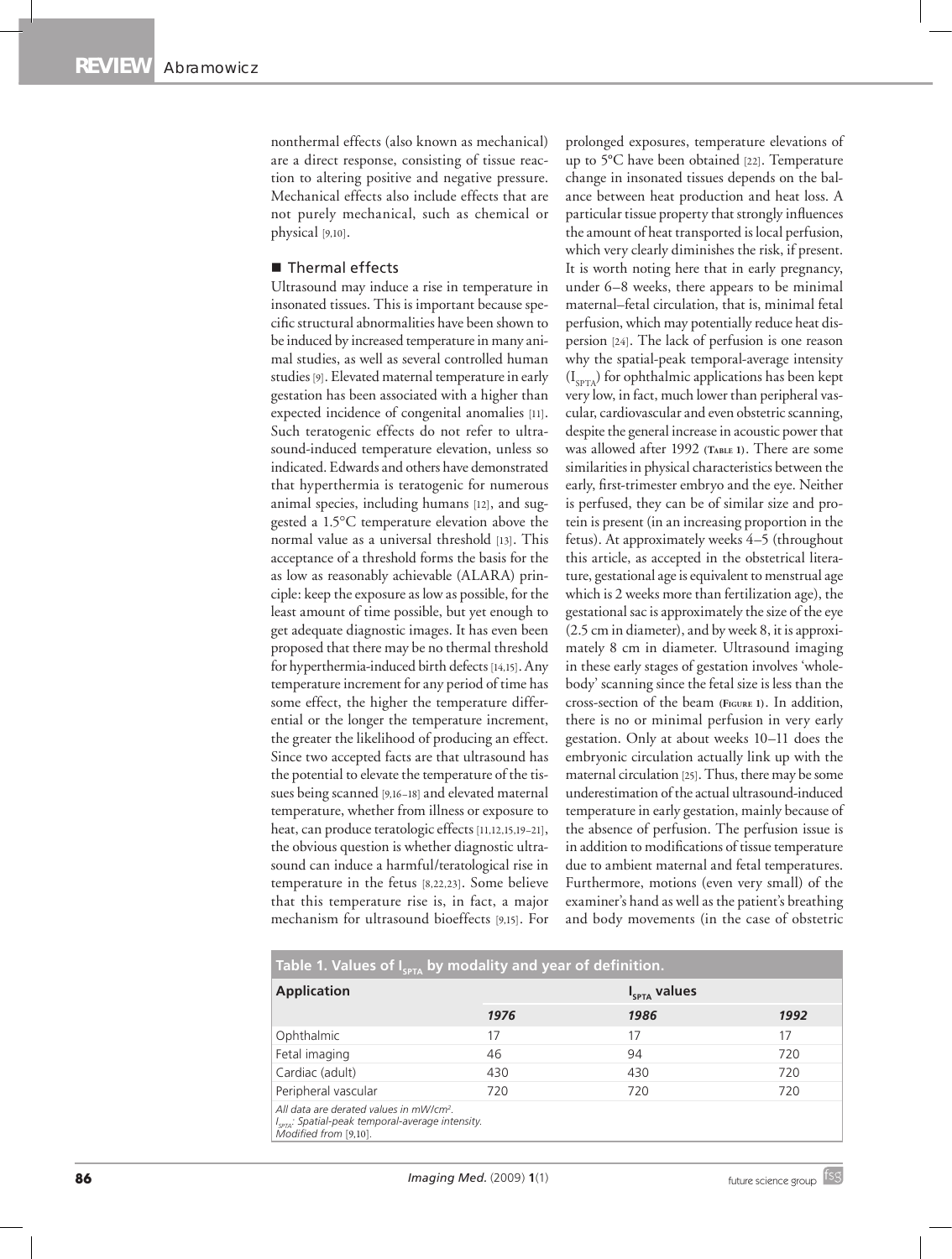

**Figure 1. First trimester scan.** The entire fetus is included within the ultrasound beam, allowing for 'whole-body' insonation.

ultrasound, both the mother and the fetus) tend to spread the region being heated. The highest potential for heating is always when the beam is stationary. With beam movement, previously heated tissue quickly cools, when not being exposed to ultrasound. However, early in gestation, as described earlier, the fetus is very small and the amount of perfusion and circulation are low and how much heat is being dispersed is next to impossible to evaluate. Furthermore, for spectral (pulsed) Doppler studies, conditions may be different (see later). As mentioned earlier, there is a mathematical/physical relationship between temperature elevation and several beam characteristics. The final temperature rise depends primarily on acoustic power and beam size, as well as the acoustic absorption and thermal properties of the tissue. This acoustic power may be altered by changes in wave amplitude (controlled by the machine output), pulse length and pulse-repetition frequency. Hence, manipulating any of these via instrument controls will alter the *in situ* conditions. Temperature increases of 1°C or more can easily be reached in routine scanning [26].

## Nonthermal effects

Ultrasound bioeffects also occur through mechanical processes [27,28]. These are interactions between the ultrasound wave and the tissue that do not cause a significant degree of temperature increase (<1°C above physiologic temperature). These include acoustic cavitation, as well as radiation torque and force, and acoustic streaming, secondary to propagation of the ultrasound waves. While included in this category, some effects are, in fact, the result of the mechanical interaction but are actually physical (shock wave) or chemical (release of free radicals) effects. Cavitation seems to be the major factor in mechanical effects [29] as it has been demonstrated to occur in living tissues (e.g., lungs and intestines) under ultrasound insonation [30,31]. Two types of cavitation can be described: stable and inertial (previously defined as transient). To occur, both need the presence of gas bubbles in insonated tissues. Stable cavitation corresponds to vibrations or small repeatable oscillation of the bubble diameter without leading to bubble collapse (see later). It occurs at relatively lower acoustic intensities and is more long-lived than inertial cavitation with possible resulting microstreaming. Inertial cavitation indicates expansion and reduction in volume of the bubbles, secondary to alternating positive and negative pressures generated by the ultrasound wave. Expansion can be to an unstable size followed by collapse of the bubble with production of very high pressure (hundreds of atmosphere) and very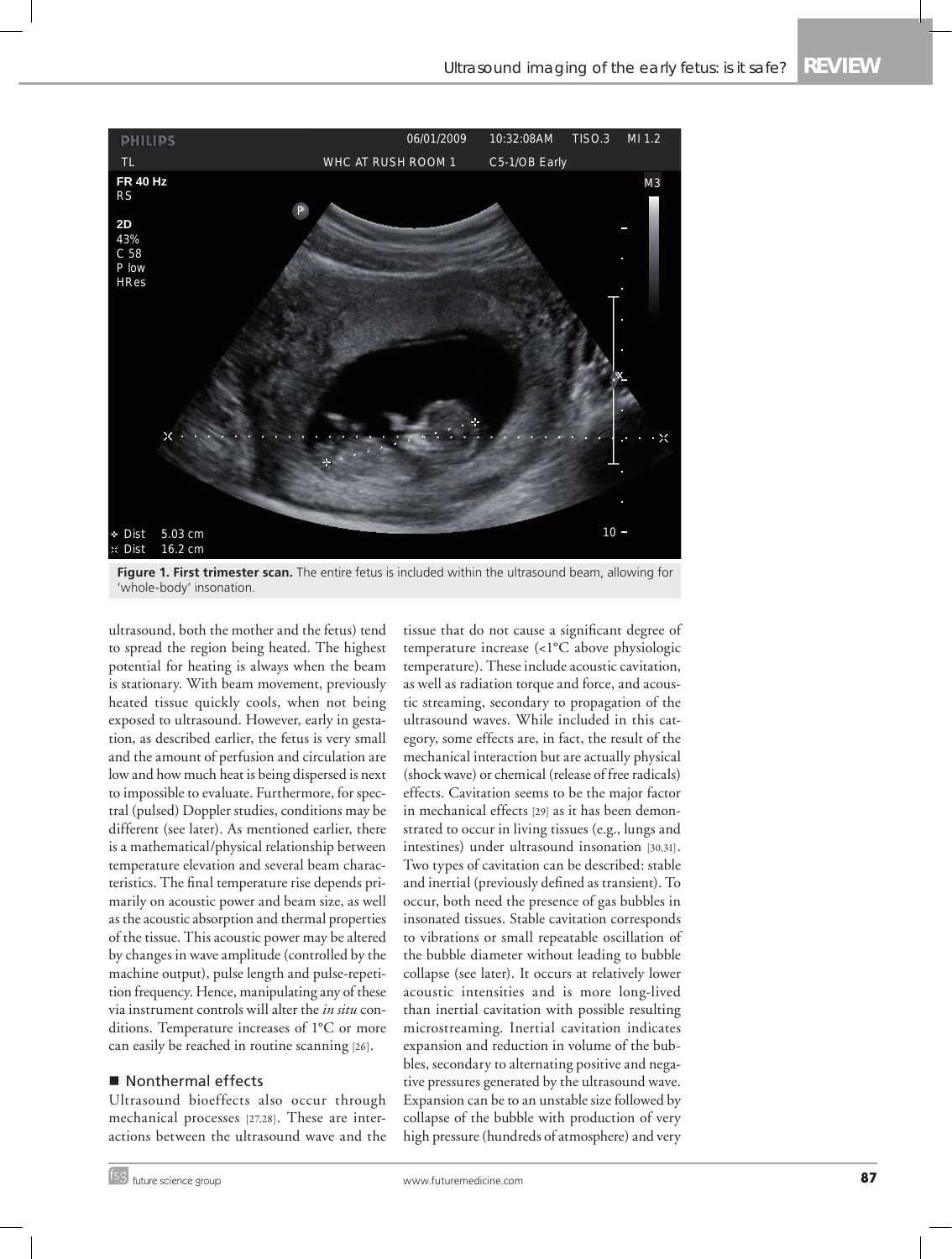elevated temperature (thousands of degrees) but on such a small area and for such a brief time that it will not be felt and is very hard to measure (adiabatic reaction = occurring without the gain or loss of heat). This can, however, produce microstreaming (a phenomenon that has also been described with no clear involvement of bubbles [32–34]) or even release of free radicals [35,36]. Biological effects, such as local intestinal [37], renal [38] and pulmonary [39] hemorrhages, of ultrasound in animals have been attributed to mechanical effects, although cavitation could not always be implicated. Furthermore, since there does not seem to be gas bubbles in fetal lungs or bowels (where effects have been described in neonates or adult animals), the risk to the fetus from mechanical effects appears to be minimal [10,40]. Another described result of mechanical energy is hemolysis [41]. Again, it is evident, however, that the presence of some cavitation nuclei is necessary for hemolysis to occur. Ultrasound contrast agents can be a source of such cavitation nuclei, when injected into the body before ultrasound examination. But, at present, there is no clear clinical indication for the use of ultrasound contrast agents in fetal ultrasound [42] and, to date, no studies have investigated specifically the interaction of ultrasound and microbubble contrast agents in fetal tissues *in vivo*. It should, nevertheless, be noted that in the presence of such contrast agents, fetal red blood cells are more susceptible to lysis from ultrasound exposure *in vitro* [43]. In addition to the above, fetal stimulation caused by ultrasound (Doppler) insonation has been described, with no apparent relation to cavitation [44]. This effect may be secondary to radiation forces associated with ultrasound exposures. These forces were suspected at the earliest stages of ultrasound research [45] and are known to possibly stimulate auditory [46], sensory [47] and cardiac tissues [48]. No harmful effects of diagnostic ultrasound, secondary to nonthermal mechanisms, have been reported in human fetuses.

## **Output Display Standard**

The Standard for Real-Time Display of Thermal and Mechanical Indices on Diagnostic Ultrasound Equipment, generally known as the Output Display Standard or ODS, dates from 1992 when the US FDA yielded to pressure from ultrasound clinical users and manufacturers to increase the power output of instruments. Higher outputs were assumed to generate better images and, thus, improve diagnostic accuracy. To allow

clinical users of ultrasound to use their instruments at higher powers than originally intended and to reflect the two major potential biological consequences of ultrasound (mechanical and thermal, see earlier), the American Institute of Ultrasound in Medicine (AIUM), the National Electrical Manufacturers' Association (NEMA) and the FDA (with representatives from the Canadian Health Protection Branch, the National Council on Radiation Protection and Measurements [NCRP] and 14 other medical organizations [9]) developed a standard related to the potential for ultrasound bioeffects. This was an attempt to provide quantitative safetyrelated information. This information was to appear onscreen during an examination so that the end-users would be able to see how manipulation of the instrument controls during an examination causes alterations in the output and thus on the exposure. As previously noted, the acoustic intensity for fetal use, as expressed by the estimated *in situ* I<sub>SPTA</sub>, went from a previous value of 94 to 720 mW/cm<sup>2</sup> (TABLE 1). The indices to appear were the thermal index (TI), to provide some indication of potential temperature increase, and the mechanical index (MI), to provide indication of potential for nonthermal (i.e., mechanical) effects [9,49,50]. The TI had three variants: for soft tissue, to be used mostly in early pregnancy when ossification is low; for bones, to be used when the ultrasound beam impinges on bone, at or near the beam focus, such as late second and third trimesters of pregnancy; and for transcranial studies, when the transducer is essentially against bone, mostly for examinations in adult patients. These indices were required to be displayed if equal to or over 0.4. It needs to be made very clear that TI does not represent an actual or an assumed temperature increase. It bears some correlation with temperature rise in degrees Celsius, such that a higher TI can be assumed to be associated with a higher temperature rise than a lower TI, but does not allow an estimate or a guess as to what that temperature change actually is in the tissue. The MI represents the potential for cavitation in tissues but is not based on actual *in situ* measurements. It is a theoretical formulation of the ratio of the pressure to the square root of the ultrasound frequency (hence, the higher the frequency, the lesser risk of mechanical effect). Both the TI and MI can and should be followed as an indication of change in output during the clinical examination. A clear extension of the above statements is that education of the end-user is a major part in the implementation of the indices.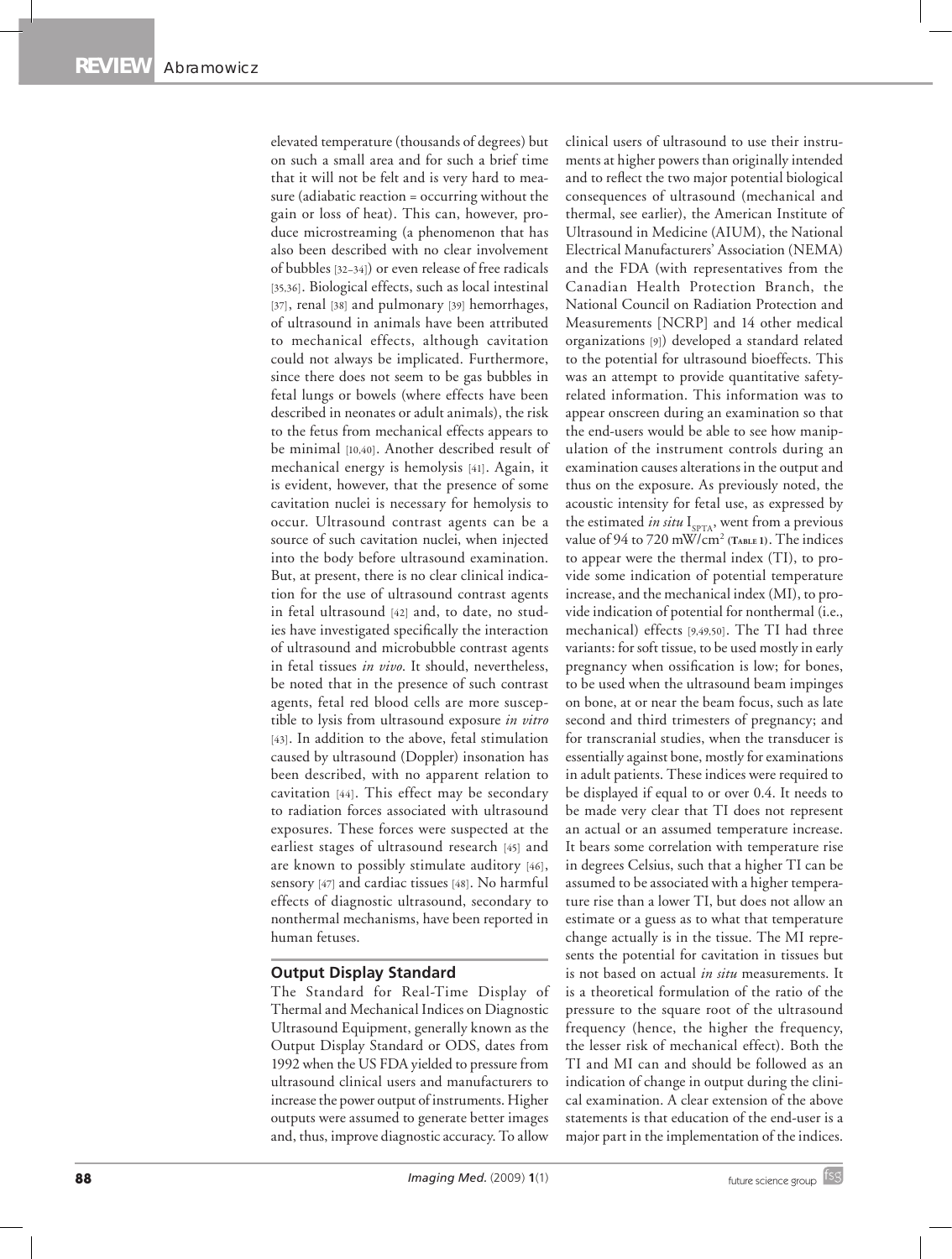Unfortunately, this aspect of the ODS does not seem to have succeeded as end-users' knowledge of bioeffects, safety and output indices is lacking [51,52]. Both in Europe [52] and the USA [51], approximately 70% of clinicians (physicians and sonographers, including nurses who perform ultrasound) show very poor or no knowledge of bioeffects and safety issues, do not know what TI and MI represent and do not even know that these appear onscreen during clinical ultrasound examinations. Furthermore, several assumptions were made when formulating the indices, which bring questions on their clinical value. The most significant (from a clinical aspect) is the choice of the homogeneous attenuation path model (defined as the H<sub>2</sub> model), with an attenuation coefficient of 0.3 dB/cm/MHz, which is supposed to be equivalent to the attenuation occurring under worst-case conditions when the ultrasound wave traverses the maternal abdomen and uterus, on its way to the fetus. This may be an overestimation of the attenuation in many clinical scenarios, a situation which would underestimate the actual exposure. In NCRP report number 140 [9], there is a whole chapter indicating conditions where both indices may be inaccurate, for example long fluid path (full bladder, amniotic fluid, ascites or hydrocephalus) or path through increased amounts of soft tissue (e.g., obese patients). Based on mechanisms involved, as far as is known, nonthermal effects of ultrasound are probably negligible, if they exist at all, in the fetus, as described earlier, since no naturally occurring gas bodies are present in the fetal lungs and bowels. It should be noted, however, that some nonthermal effects have been described in animals but at exposures well above the upper limit  $(MI = 1.9)$  imposed by the FDA [28]. There is, in fact, little information on energy output and exposure in clinical obstetrical ultrasound. Only relatively recently has it been shown that, if one considers TI and MI to be some indication of acoustic output, then the levels are low in the first [53], second and third trimester [54], and even in Doppler studies [55] – although higher levels of TI can be reached in this modality – as well as 3D/4D examinations [56]. The aforementioned studies should be viewed with some caution since they were performed in units where end-users were knowledgeable of bioeffects and safety. It should also be noted that in some countries, the number of prenatal ultrasound examinations has reached ten per pregnancy and it is presently unknown whether there is a cumulative dose effect to exposure [57].

Fetal susceptibility to external insults This is, of course, the other side of the equation. The growing fetus is very sensitive to external influences. Known teratological agents include, for instance, certain medications or drugs of abuse taken by the pregnant woman, exposure to x-rays and elevated temperature, secondary to infectious diseases. This is especially true in the first 10–12 weeks of gestation [58–60]. Gestational age is thus a vital factor when dealing with possible bioeffects: milder exposure during the preimplantation period can have similar consequences to more severe exposures during embryonic and fetal development and can result in prenatal death and abortion or a wide range of structural and functional defects. Most at risk is the CNS owing to a lack of compensatory growth of undamaged neuroblasts. In experimental animals, the most common defects are of the neural tube as well as microphthalmia, cataract and microencephaly, with associated functional and behavioral problems [12]. More subtle effects are possible, such as abnormal neuronal migration, with unclear potential results [61]. Other prominent defects are seen in craniofacial development (more specifically facial clefts [62]), the skeleton [63], the body wall, teeth and the heart [64]. Hyperthermia *in utero* (due to maternal influenza for instance) was long known to potentially induce structural anomalies in the fetus [19,21,63,65–70] but, relatively recently, it has been described as an environmental risk factor for psychological/behavioral disturbances [71] and, more particularly, schizophrenia [72]. It is stressed that these are not ultrasound-induced hyperthermia effects and it is suggested that temperature elevation under 38.9°C is probably not harmful. Yet, ultrasound has been shown to induce temperature increase *in vivo* [12,15,73–79], albeit not in humans. There is, however, a serious lack of data examining the effects of ultrasound while rigorously excluding other confounding factors. If one considers together the facts that hyperthermia is potentially harmful to the fetus and that ultrasound may, under certain circumstances, elevate tissue temperature, then precaution has to be recommended, particularly in early gestation and especially with modes known to emit higher acoustic energy levels (e.g., pulsed Doppler).

#### Ultrasound in early gestation

There are many valid medical indications to perform ultrasound in early gestation [201]. These include, among others, bleeding, accurate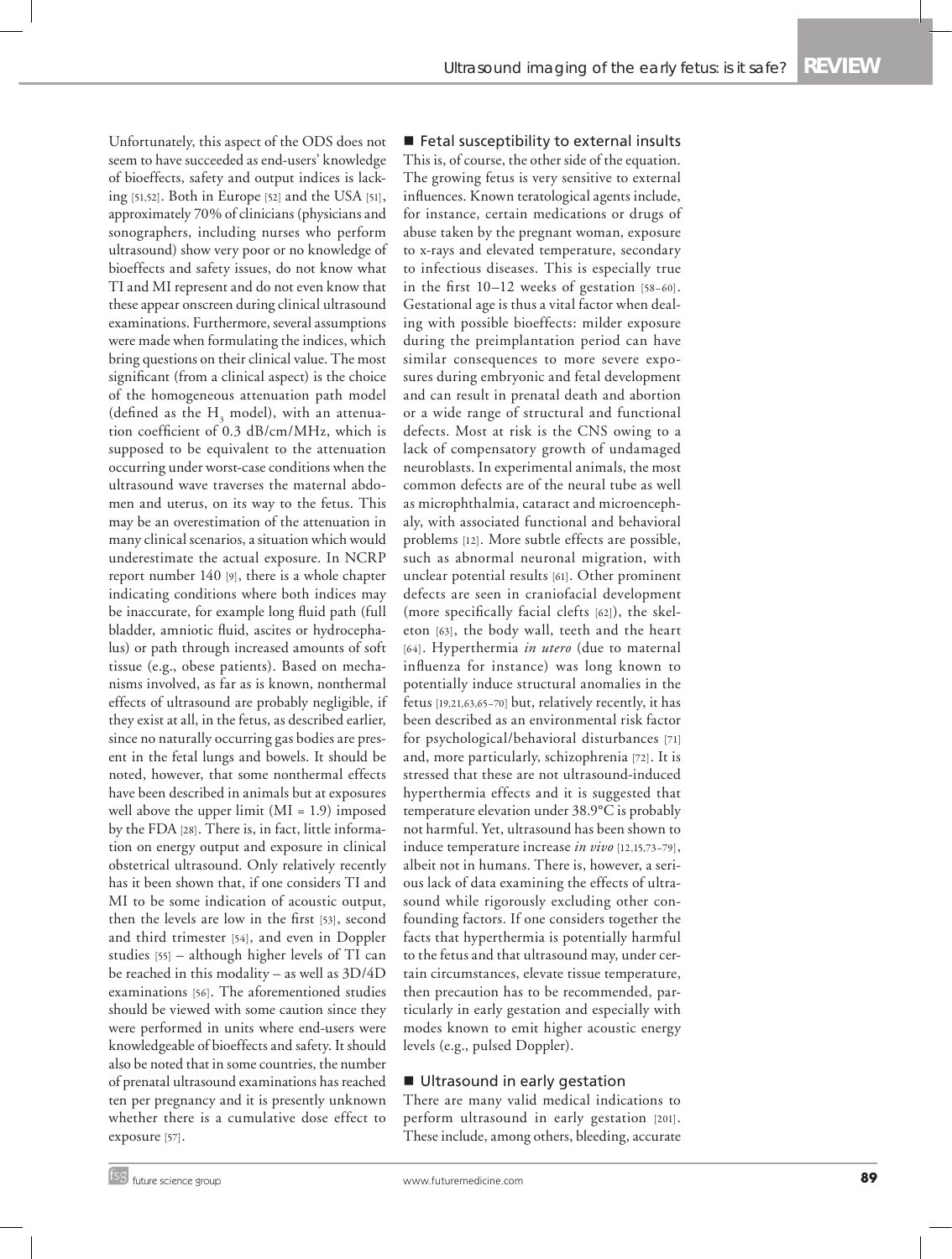gestation dating, confirmation of viability and verification of the number of fetuses. All of these examinations are performed with B-mode, a mode with relatively low acoustic output. However, more recently, screening for genetic abnormalities and early assessment of structural abnormalities are described in the literature in early (11–15 weeks) pregnancy [2,3,80–82]. While most of these are also performed with B-mode, often Doppler is used to detect blood vessels and/or to visualize and analyze cardiac valves, potentially exposing the fetus to much higher energy levels (see later). One needs to keep in mind that, even with B-mode, dwell time is important since prolonged examination can result in higher exposure levels.

## **Is Doppler different & can it have detrimental effects on the fetus in the first trimester?**

Several applications of the Doppler principle are in clinical use: color Doppler, power (also known as 'energy') Doppler and spectral (pulsed) Doppler. Most of the discussion on Doppler refers to pulsed Doppler, which is the one with the potential highest acoustic power. Color and power Doppler are somewhat in the middle of the spectrum between B-mode and pulsed Doppler. In addition, they are scanned modes (as opposed to pulsed Doppler), meaning the beam is not immobile but scans through the region of interest, therefore, exposing each segment for much shorter periods. While a variety of movements intervene during B-mode imaging, such as fetal body motion, observer's hand movements and maternal breathing, it is necessary to have the transducer as steady as possible during a Doppler examination. This is because, in general, blood vessels or heart valves are small in comparison to the general organ or body size being scanned and even small movements will have more undesired effects on the resulting image. As described later, the maximal intensity  $(I_{\text{sprA}})$  and acoustic power associated with Doppler ultrasound are the highest of all the general-use categories, 1180 mW/cm2 for pulsed Doppler as opposed to 34 mW/cm<sup>2</sup> for B-mode. These numbers do not necessarily indicate the actual exposure levels and, because of the way they are obtained, cannot be easily compared with the FDA limits, as previously discussed. However, they express the fact that, in general, acoustic exposure can be much higher during Doppler examination. As mentioned, dwell time (duration of exposure) is also of major importance: Ziskin reported that among 15,973

Doppler ultrasound examinations, the average duration was 27 min (and the longest 4 h) [83]. Hearing the fetal heart beat is certainly a very satisfying experience for the expecting parents, and often this is accomplished by using pulsed Doppler. In fact, using Doppler to 'listen' to the fetal heart is not new [84–86]. This should be discouraged and replaced by m-mode assessment. If Doppler is used, it is sufficient to 'hear' three to four heart beats and thus limit the exposure. It is important to point out that fetal heart monitoring is also performed with a Doppler instrument but with continuous wave (as opposed to pulsed in diagnostic ultrasound), with extremely low outputs and, to the best of our knowledge, with no thermal risk to the fetus. Evidently, one of the major uses of ultrasound is the prenatal detection of fetal abnormalities. The organ most commonly affected by major genetic disorders is the heart, hence extensive research in imaging and functional assessment of the heart. Doppler (pulsed [spectral] and color) are the ideal techniques to examine the heart. Extensive research has been published on the value of ultrasound examination of the fetal heart, including Doppler analysis of flow across the cardiac valves and Doppler velocimetry of various fetal vessels. The vast majority of published reports were, until recently, on B-mode examinations performed at 18–20 weeks. However, several authors have demonstrated the feasibility of examining the heart much sooner in pregnancy, beginning at 10 or 11 weeks [87–91]. Doppler analysis has long been a tool to study cardiac function, although mostly in the placenta, umbilical or uterine arteries [92]. Studies have been published of Doppler study of flow through cardiac valves, beginning at 6 weeks [93,94]. It should be noted that it is technically extremely difficult to obtain these tracings and, thus, very prolonged dwell times are necessary. Some have described performing a measurement of the heart diameter, heart rate and inflow and outflow waveforms after 5 weeks [95]. It should also be remembered that, at these early stages of pregnancy, fetuses measure 1–2 cm in length and therefore, as described earlier, ultrasound scanning causes total body exposure in B-mode. This is necessary to position the Doppler gate. Analysis of ductus venosus flow as well as characteristics of flow across the tricuspid valve have been shown to be helpful in screening for chromosomal anomalies in the first trimester of pregnancy, as an adjunct to measurement of the NT. Waveform analysis of the ductus venosus reduces the false-positive rate of the screening test [96,97].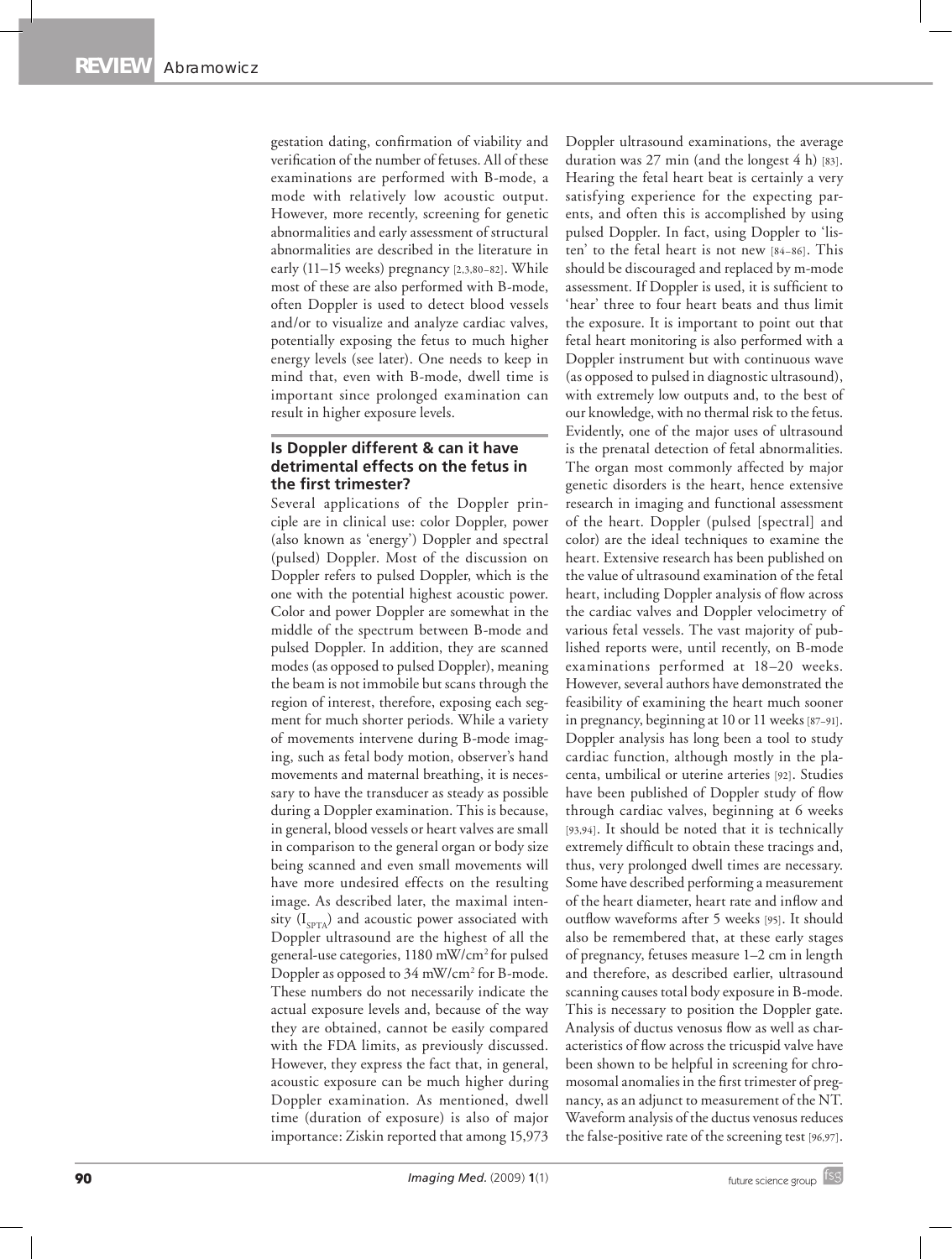For example, in fetuses from 11–13 6/7 weeks with increased NT but with normal karyotype, absent or reversed Awave (atrial contraction) in the ductus venosus is associated with a threefold increase in the likelihood of a major cardiac defect, whereas normal ductal flow is associated with a 50% reduction in the risk for such defects [7,98,99]. It is interesting to note that abnormal findings in the ductus venosus associated with an increased risk of chromosomal anomalies (reverse diastolic velocity) are similar to those described many years ago for fetuses at risk of hypoxia, in cases of intrauterine growth restriction [100].

#### ■ Acoustic output

Based on various sources, it appears that acoustic output (as expressed by various intensities) can be much higher in Doppler mode: for instance, 34 mW/cm<sup>2</sup> for the  $I_{\text{sprA}}$  in B-mode versus 1180 mW/cm<sup>2</sup> for spectral Doppler [101]. If one compares outputs (as expressed by TI and MI, a clinically easy-to-use but somewhat remote expression of output) between first and second–third trimesters, differences are not major [53], but higher TI values are obtained when switching to Doppler mode [55]. The increase in TI is generally small but with some new machines, TI's of up to 5 and 6 are displayed in the Doppler mode **(Figure 2)**. Concerns

about the fact that outputs are much higher in Doppler applications were expressed in three editorials [102–104]. The question was raised whether research involving Doppler in the first trimester should even be considered for publication [103]. Despite this, as detailed earlier, there has been a major recrudescence in the usage of Doppler in the first trimester in recent years. Unfortunately, one of the reasons for this is the complete ignorance of most end-users of potential bioeffects, based on the 'nothing has been shown' principle. Therefore, the risk is that this will become a routine standard, secondary to the push by certain individuals who are experts in these examinations, and that inexperienced end-users, wishing to imitate and adulate these experts, will attempt to perform these examinations for extremely extended period of time at pregnancy stages that are very susceptible to external insults [Brezinka C, Pers. Comm.]. Indeed, a major issue is the lack of knowledge of ultrasound clinical users on output, bioeffects and safety, both in the USA [51] and abroad [52]. It is important to note that the above is not a condemnation of the use of Doppler technology when indicated. Furthermore, excellent diagnostic accuracy can be obtained when using Doppler with very low outputs (as expressed by TI's well below 1), which should be used as



**Figure 2. Very high thermal index (5.7 in the above image) can be obtained with spectral Doppler.**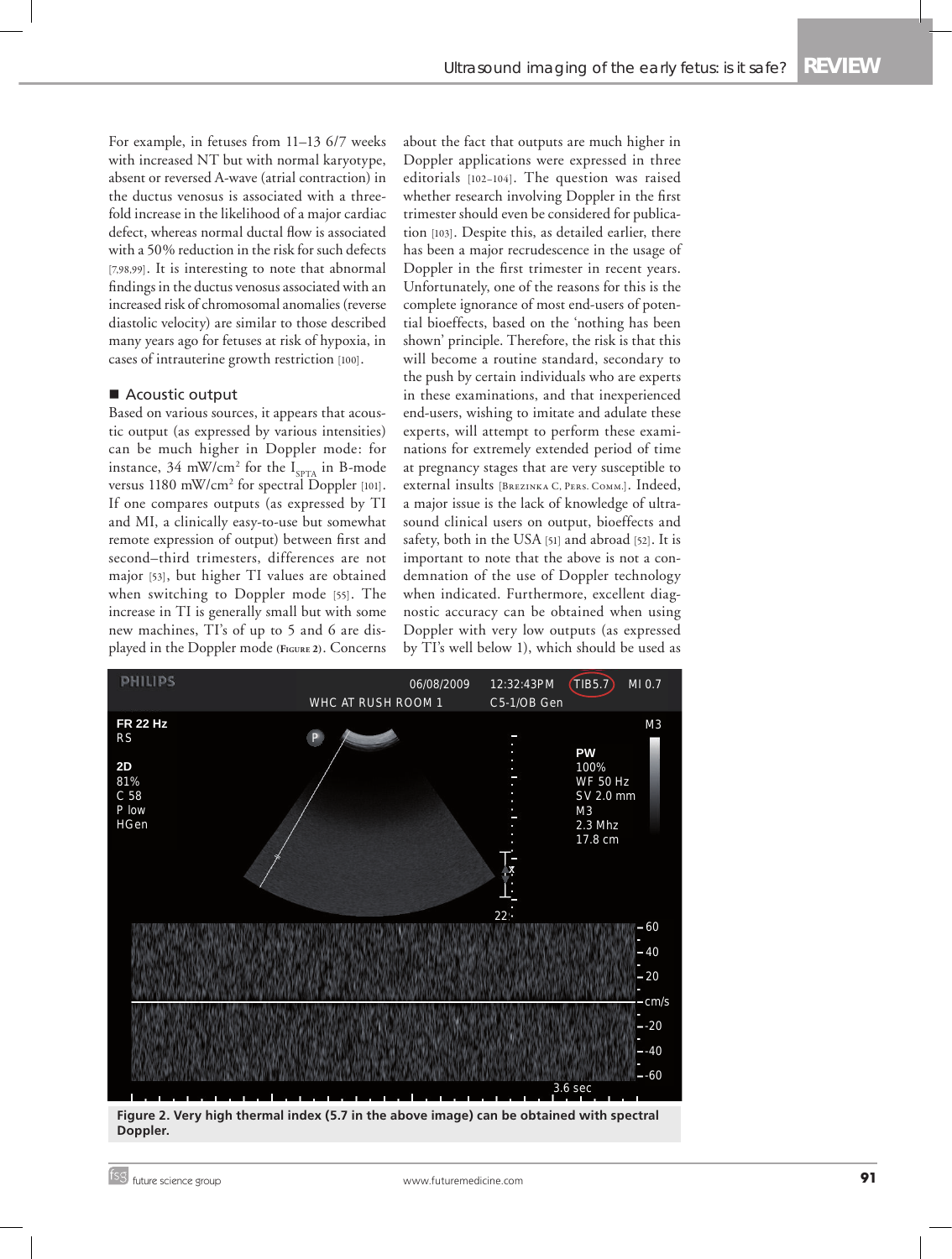the default and increased only if necessary, as opposed to blindly using the technology without taking minimal precautions. It should be noted that many countries in the world have no regulations on training of individuals performing diagnostic ultrasound examinations, nor standards or guidelines for the examinations or quality control for the instrumentation used.

### ■ Safety statements

Some scientists have clearly stated that Doppler should be avoided in the first trimester. Several ultrasound organizations (American Institute of Ultrasound in Medicine [AIUM], International Society of Ultrasound in Obstetrics and Gynecology [ISUOG] and World Federation of Ultrasound in Medicine and Biology [WFUMB]) are studying the issue with the intent of publishing statements and/or guidelines specific for first trimester ultrasound, with a particular emphasis on the use of Doppler in early pregnancy.

#### How to limit fetal exposure?

The answer is very simple: perform ultrasound only with a clear indication, keep exposure to a minimum power and time, compatible with an adequate diagnosis (application of the ALARA principle), watch the TI and, to a lesser degree, the MI onscreen and do not perform examinations with new techniques 'simply because you can', if they have not been scientifically shown to

afford diagnostic advantages. In general, begin your examination with a low power output and increase only if necessary [202].

### **Conclusion**

Ultrasound may, arguably, be the most important technology in the last 50 years in obstetrical clinical practice. Its advantages are numerous and its use has expanded from simply measuring a biparietal diameter to 3D study of the brain or heart anatomy or 'real-time 3D' (also known as 4D) evaluation of fetal behavior. Not only is structural analysis possible, but functional assessment of cardiac function is achievable with the use of Doppler applications. The fact this can be done is not a blanket permission to perform it with no control or limits, particularly in early pregnancy – a time when the fetus is very susceptible to external insults. Indications to perform an examination should be clear and the lowest possible acoustic output power should be used, for the shortest possible time.

## **Future perspective**

Prenatal diagnosis may progress over the next few years to the point of routine fetal DNA analysis in the blood of the future mother. In the meantime, prenatal diagnosis will continue to be based both on maternal biochemistry and diagnostic ultrasound in early pregnancy. Given the noninvasiveness of ultrasound and the immediate availability of results, it is safe to assume

#### **Executive summary**

#### *Imaging of the early fetus: is it safe?*

- Ultrasound is the ideal imaging modality in pregnancy.
- Although effects have been demonstrated in animals, it is considered safe in human.
- Epidemiology data are from before 1992, when higher acoustic outputs were made available for fetal use.
- The early fetal period is a time of increased susceptibility to external factors.
- Most at risk is the CNS. In experimental animals, the most common defects are of the neural tube, microphthalmia, cataract and microencephaly.
- **Hyperthermia is considered teratogenic.**

#### *Bioeffects of ultrasound*

- Two major components: thermal and nonthermal (also known as mechanical).
- Thermal effects are indirect, resulting from conversion of acoustic energy into heat.
- Mechanical effects are direct, caused by bubble cavitation and other mechanical phenomena.
- The Output Display Standard is designed to give the end-user an idea of exposure.
- The Output Display Standard includes the thermal and mechanical indices for the major mechanisms of potential bioeffects.

## *Ultrasound in early pregnancy*

- Several clear and valid indications for use exist.
- New indications include screening for genetic disorders, ductus venosus and tricuspid Doppler and cardiac function analysis.
- These have the potential for bioeffects, secondary to early gestation and/or increased acoustic power.

## *How to limit exposure*

- **Use ultrasound only when indicated.**
- Keep examination as short as possible, at the lowest possible output for diagnostic accuracy (as low as reasonably achievable [ALARA] principle).
- Keep thermal and mechanical indices below 1 (although specific value is arguable).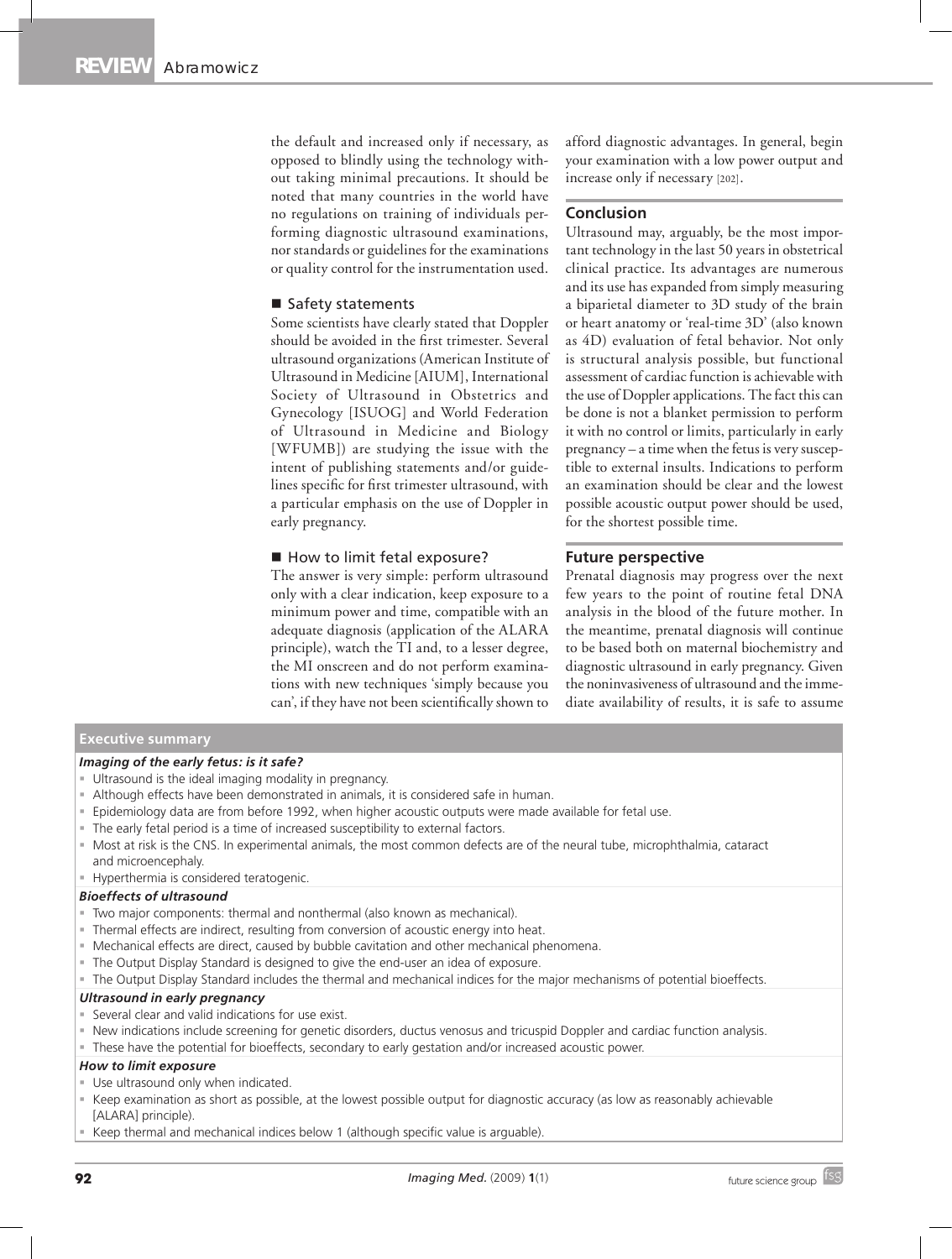this modality will continue to be the primary form of imaging throughout pregnancy. Besides improvements in image quality, it is expected that miniaturization of instruments and cost reduction will permit introduction to a larger number of practitioners in various countries, thus exposing an ever-increasing number of fetuses to this modality. Therefore, education of the end-users on safety and bioeffects needs to continue to be a vital part of their training.

#### **Bibliography**

Papers of special note have been highlighted as:  $\overline{\phantom{a}}$  of interest

- <sup>nn</sup> of considerable interest
- 1 Abramowicz JS, Fowlkes JB, Skelly AC, Stratmeyer ME, Ziskin MC: Conclusions regarding epidemiology for obstetric ultrasound. *J. Ultrasound Med.* 27(4), 637–644 (2008).
- Very thorough analysis of what is known **regarding epidemiology of safety and bioeffects of ultrasound in human.**
- 2 Nicolaides KH: First-trimester screening for chromosomal abnormalities. *Semin. Perinatol.* 29(4), 190–194 (2005).
- 3 Timor-Tritsch IE, Fuchs KM, Monteagudo A, D'Alton ME: Performing a fetal anatomy scan at the time of first-trimester screening. *Obstet. Gynecol.* 113(2 Pt 1), 402–407 (2009).
- 4 Abramowicz J, Brezinka C, Salvesen K, ter Haar G: ISUOG Statement on the non-medical use of ultrasound, 2009. *Ultrasound Obstet. Gynecol.* 33(5), 617 (2009).
- 5 Vinals F, Ascenzo R, Naveas R, Huggon I, Giuliano A: Fetal echocardiography at 11 + 0 to 13 + 6 weeks using four-dimensional spatiotemporal image correlation telemedicine via an Internet link: a pilot study. *Ultrasound Obstet. Gynecol.* 31(6), 633–638 (2008).
- 6 Russell NE, McAuliffe FM: First-trimester fetal cardiac function. *J. Ultrasound Med.* 27(3), 379–383 (2008).
- 7 Teixeira LS, Leite J, Viegas MJ *et al.*: Ductus venosus Doppler velocimetry in the first trimester: a new finding. *Ultrasound Obstet. Gynecol.* 31(3), 261–265 (2008).
- 8 Abramowicz JS, Barnett SB, Duck FA, Edmonds PD, Hynynen KH, Ziskin MC: Fetal thermal effects of diagnostic ultrasound. *J. Ultrasound Med.* 27(4), 541–559; quiz 560–563 (2008).
- One of the chapters of the consensus report **of a major American Institute of Ultrasound in Medicine (AIUM) 2008 symposium on**

#### **Financial & competing interests disclosure**

*The author has no relevant affiliations or financial involvement with any organization or entity with a financial interest in or financial conflict with the subject matter or materials discussed in the manuscript. This includes employment, consultancies, honoraria, stock ownership or options, expert testimony, grants or patents received or pending, or royalties.*

*No writing assistance was utilized in the production of this manuscript.*

**bioeffects. Other chapters deal with mechanical effects in fetuses as well as thermal and mechanical effects in patients other than fetuses.**

- National Council on Radiation Protection and Measurements (NCRP): Exposure criteria for medical diagnostic ultrasound: II. Criteria based on all known mechanisms. Report no. 140. Contract no. 140. Bethesda, MD, USA (2002).
- One of the most complete and readable **(basic sciences oriented) books on exposure.**
- 10 Stratmeyer ME, Greenleaf JF, Dalecki D, Salvesen KA: Fetal ultrasound: mechanical effects. *J. Ultrasound Med.* 27(4), 597–605; quiz 606–609 (2008).
- 11 Shaw GM, Todoroff K, Velie EM, Lammer EJ: Maternal illness, including fever and medication use as risk factors for neural tube defects. *Teratology* 57(1), 1–7 (1998).
- 12 Edwards MJ, Saunders RD, Shiota K: Effects of heat on embryos and foetuses. *Int. J. Hyperthermia* 19(3), 295–324 (2003).
- 13 Edwards MJ: Hyperthermia as a teratogen: a review of experimental studies and their clinical significance. *Teratog. Carcinog. Mutagen.* 6, 563–582 (1986).
- 14 Miller MW, Miller HE, Church CC: A new perspective on hyperthermia-induced birth defects: the role of activation energy and its relation to obstetric ultrasound. *J. Therm. Biol.* 30, 400–409 (2005).
- 15 Miller MW, Nyborg WL, Dewey WC, Edwards MJ, Abramowicz JS, Brayman AA: Hyperthermic teratogenicity, thermal dose and diagnostic ultrasound during pregnancy: implications of new standards on tissue heating. *Int. J. Hyperthermia* 18(5), 361–384 (2002).
- 16 Abraham V, Ziskin MC, Heyner S: Temperature elevation in the rat fetus due to ultrasound exposure. *Ultrasound Med. Biol.* 15(5), 443–449 (1989).
- 17 Duck FA, Starritt HC: A study of the heating capabilities of diagnostic ultrasound beams. *Ultrasound Med. Biol.* 20(5), 481–492 (1994).
- 18 Nyborg WL, Steele RB: Temperature elevation in a beam of ultrasound. *Ultrasound Med. Biol.* 9(6), 611–620 (1983).
- 19 Layde PM, Edmonds LD, Erickson JD: Maternal fever and neural tube defects. *Teratology* 21(1), 105–108 (1980).
- 20 Milunsky A, Ulcickas M, Rothman KJ, Willett W, Jick SS, Jick H: Maternal heat exposure and neural tube defects. *JAMA* 268(7), 882–885 (1992).
- 21 Moretti ME, Bar-Oz B, Fried S, Koren G: Maternal hyperthermia and the risk for neural tube defects in offspring: systematic review and meta-analysis. *Epidemiology* 16(2), 216–219 (2005).
- <sup>n</sup> **Important study on the role of hyperthermia in congenital abnormalities.**
- 22 Miller MW, Ziskin MC: Biological consequences of hyperthermia. *Ultrasound Med. Biol.* 15(8), 707–722 (1989).
- $\blacksquare$  Major study on the relation between **temperature increase and time of exposure. This is the basis of all the modern theoretical literature on fetal thermal exposure.**
- 23 Barnett SB: Can diagnostic ultrasound heat tissue and cause biological effects? In: *Safety of Diagnostic Ultrasound*. Barnett SB, Kossoff G (Eds). Parthenon Publishing, Canforth, UK 30–31 (1998).
- 24 Jauniaux E, Gulbis B, Burton GJ: The human first trimester gestational sac limits rather than facilitates oxygen transfer to the foetus – a review. *Placenta* 24(Suppl. A), S86–S93 (2003).
- 25 Makikallio K, Tekay A, Jouppila P: Uteroplacental hemodynamics during early human pregnancy: a longitudinal study. *Gynecol. Obstet. Invest.* 58(1), 49–54 (2004).
- 26 O'Brien WD, Siddiqi TA: Obstetric sonography: the output display standard and ultrasound bioeffects. In: *Sonography in Obstetrics and Gynecology: Principles and Practice (6th Edition)*. Fleischer AC, Manning FA, Jeanty P, Romero R (Eds). McGraw-Hill, NY, USA 29–48 (2001).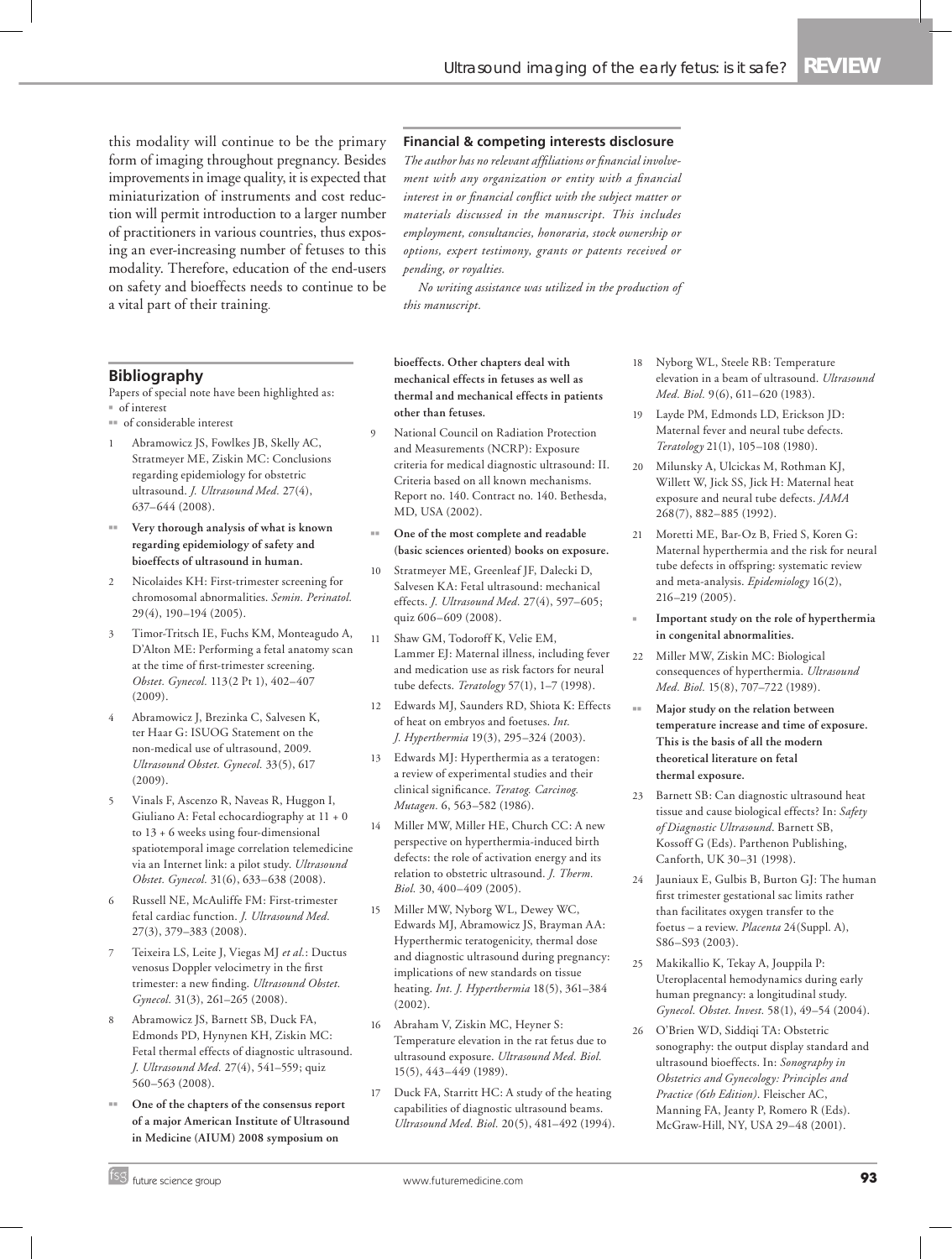- 27 Fowlkes JB, Holland CK: Mechanical bioeffects from diagnostic ultrasound: AIUM consensus statements. American Institute of Ultrasound in Medicine. *J. Ultrasound Med.* 19(2), 69–72 (2000).
- 28 Dalecki D: Mechanical bioeffects of ultrasound. *Annu. Rev. Biomed. Eng.* 6, 229–248 (2004).
- 29 Carstensen EL: Acoustic cavitation and the safety of diagnostic ultrasound. *Ultrasound Med. Biol.* 13(10), 597–606 (1987).
- 30 Holland CK, Deng CX, Apfel RE, Alderman JL, Fernandez LA, Taylor KJ: Direct evidence of cavitation *in vivo* from diagnostic ultrasound. *Ultrasound Med. Biol.* 22(7), 917–925 (1996).
- 31 Kimmel E: Cavitation bioeffects. *Crit. Rev. Biomed. Eng.* 34(2), 105–161 (2006).
- 32 Rooney JA: Shear as a mechanism for sonically induced biological effects. *J. Acoust. Soc. Am.* 52, 1718–1724 (1972).
- 33 Nyborg WL: Ultrasonic microstreaming and related phenomena. *Br. J. Cancer* 5, 156–160 (1982).
- Zauhar G, Starritt HC, Duck FA: Studies of acoustic streaming in biological fluids with an ultrasound Doppler technique. *Br. J. Radiol.* 71(843), 297–302 (1998).
- 35 Kondo T, Kano E: Effects of free radicals induced by ultrasonic cavitation on cell killing. *Int. J. Radiat. Biol.* 54, 475–486 (1988).
- 36 Riesz P, Kondo T: Free radical formation induced by ultrasound and its biological implications. *Free Radic. Biol. Med.* 13, 247–270 (1992).
- 37 Dalecki D, Raeman CH, Child SZ, Carstensen EL: Intestinal hemorrhage from exposure to pulsed ultrasound. *Ultrasound Med. Biol.* 21(8), 1067–1072 (1995).
- 38 Wible JH Jr, Galen KP, Wojdyla JK, Hughes MS, Klibanov AL, Brandenburger GH: Microbubbles induce renal hemorrhage when exposed to diagnostic ultrasound in anesthetized rats. *Ultrasound Med. Biol.* 28(11–12), 1535–1546 (2002).
- 39 Child SZ, Hartman CL, Schery LA, Carstensen EL: Lung damage from exposure to pulsed ultrasound. *Ultrasound Med. Biol.* 16(8), 817–825 (1990).
- Carstensen EL, Gates AH: The effects of pulsed ultrasound on the fetus. *J. Ultrasound Med.* 3(4), 145–147 (1984).
- 41 Dalecki D, Raeman CH, Child SZ *et al.*: Hemolysis *in vivo* from exposure to pulsed ultrasound. *Ultrasound Med. Biol.* 23(2), 307–313 (1997).
- 42 Abramowicz JS: Ultrasonographic contrast media: has the time come in obstetrics and gynecology? *J. Ultrasound Med.* 24(4), 517–531 (2005).
- 43 Miller MW, Brayman AA, Sherman TA, Abramowicz JS, Cox C: Comparative sensitivity of human fetal and adult erythrocytes to hemolysis by pulsed 1 MHz ultrasound. *Ultrasound Med. Biol.* 27(3), 419–425 (2001).
- 44 Fatemi M, Ogburn PL Jr, Greenleaf JF: Fetal stimulation by pulsed diagnostic ultrasound. *J. Ultrasound Med.* 20(8), 883–889 (2001).
- 45 Harvey EN, Loomis AL: High frequency sound waves of small intensity and their biological effects. *Nature* 121, 622–624 (1928).
- 46 Siddiqi TA, Plessinger MA, Meyer RA, Woods JR Jr: Bioeffects of diagnostic ultrasound on auditory function in the neonatal lamb. *Ultrasound Med. Biol.* 16(6), 621–625 (1990).
- 47 Dalecki D, Child SZ, Raeman CH, Carstensen EL: Tactile perception of ultrasound. *J. Acoust. Soc. Am.* 97(5 Pt 1), 3165–3170 (1995).
- 48 Dalecki D, Raeman CH, Child SZ, Carstensen EL: Effects of pulsed ultrasound on the frog heart: III. The radiation force mechanism. *Ultrasound Med. Biol.* 23(2), 275–285 (1997).
- 49 Abbott JG: Rationale and derivation of MI and TI – a review. *Ultrasound Med. Biol.* 25(3), 431–441 (1999).
- 50 AIUM/NEMA; American Institute of Ultrasound in Medicine and the National Electrical Manufacturers' Association: *Standard for Real-Time Display of Thermal and Mechanical Acoustic Output Indices on Diagnostic Ultrasound Devices*. AIUM Publications, Rockville, MD, USA (1992).
- 51 Sheiner E, Shoham-Vardi I, Abramowicz JS: What do clinical users know regarding safety of ultrasound during pregnancy? *J. Ultrasound Med.* 26(3), 319–325; quiz 326–327 (2007).
- <sup>n</sup> **Depicts the lack of knowledge of professionals performing obstetric ultrasound on safety and bioeffects, in the USA and the rest of the world.**
- 52 Marsal K: The output display standard: has it missed its target? *Ultrasound Obstet. Gynecol.* 25(3), 211–214 (2005).
- <sup>n</sup> **Depicts the lack of knowledge of professionals performing obstetric ultrasound on safety and bioeffects, in the USA and the rest of the world.**
- 53 Sheiner E, Shoham-Vardi I, Hussey MJ *et al.*: First-trimester sonography: is the fetus exposed to high levels of acoustic energy? *J. Clin. Ultrasound* 35(5), 245–249 (2007).
- 54 Sheiner E, Freeman J, Abramowicz JS: Acoustic output as measured by mechanical and thermal indices during routine obstetric ultrasound examinations. *J. Ultrasound Med.* 24(12), 1665–1670 (2005).
- 55 Sheiner E, Shoham-Vardi I, Pombar X, Hussey MJ, Strassner HT, Abramowicz JS: An increased thermal index can be achieved when performing Doppler studies in obstetric sonography. *J. Ultrasound Med.* 26(1), 71–76 (2007).
- 56 Sheiner E, Hackmon R, Shoham-Vardi I *et al.*: A comparison between acoustic output indices in 2D and 3D/4D ultrasound in obstetrics. *Ultrasound Obstet. Gynecol.* 29(3), 326–328 (2007).
- 57 Bellieni CV, Buonocore G, Bagnoli F *et al.*: Is an excessive number of prenatal echographies a risk for fetal growth? *Early Hum. Dev.* 81(8), 689–693 (2005).
- 58 Brent RL, Beckman DA, Landel CP: Clinical teratology. *Curr. Opin. Pediatr.* 5(2), 201–211 (1993).
- 59 Allen VM, Armson BA, Wilson RD *et al.*: Teratogenicity associated with pre-existing and gestational diabetes. *J. Obstet. Gynaecol. Can.* 29(11), 927–944 (2007).
- 60 Webster WS, Abela D: The effect of hypoxia in development. *Birth Defects Res. C Embryo Today* 81(3), 215–228 (2007).
- 61 Ang ES Jr, Gluncic V, Duque A, Schafer ME, Rakic P: Prenatal exposure to ultrasound waves impacts neuronal migration in mice. *Proc. Natl Acad. Sci. USA* 103, 12903–12910  $(2006)$
- 62 Toneto AD, Lopes RA, Oliveira PT, Sala MA, Maia Campos G: Effect of hyperthermia on rat fetus palate epithelium. *Braz. Dent. J.*  5(2), 99–103 (1994).
- 63 Martinez-Frias ML, Garcia Mazario MJ, Caldas CF, Conejero Gallego MP, Bermejo E, Rodriguez-Pinilla E: High maternal fever during gestation and severe congenital limb disruptions. *Am. J. Med. Genet.* 98(2), 201–203 (2001).
- 64 Tikkanen J, Heinonen OP: Maternal hyperthermia during pregnancy and cardiovascular malformations in the offspring. *Eur. J. Epidemiol.* 7(6), 628–635  $(1991)$
- 65 Acs N, Banhidy F, Puho E, Czeizel AE: Maternal influenza during pregnancy and risk of congenital abnormalities in offspring. *Birth Defects Res.* 73(12), 989–996 (2005).
- 66 Graham JM Jr, Edwards MJ, Edwards MJ: Teratogen update: gestational effects of maternal hyperthermia due to febrile illnesses and resultant patterns of defects in humans. *Teratology* 58(5), 209–221 (1998).
- 67 Halperin LR, Wilroy RS Jr: Maternal hyperthermia and neural-tube defects. *Lancet* 2(8082), 212–213 (1978).
- Kleinebrecht J, Michaelis H, Michaelis J, Koller S: Fever in pregnancy and congenital anomalies. *Lancet* 1(8131), 1403 (1979).